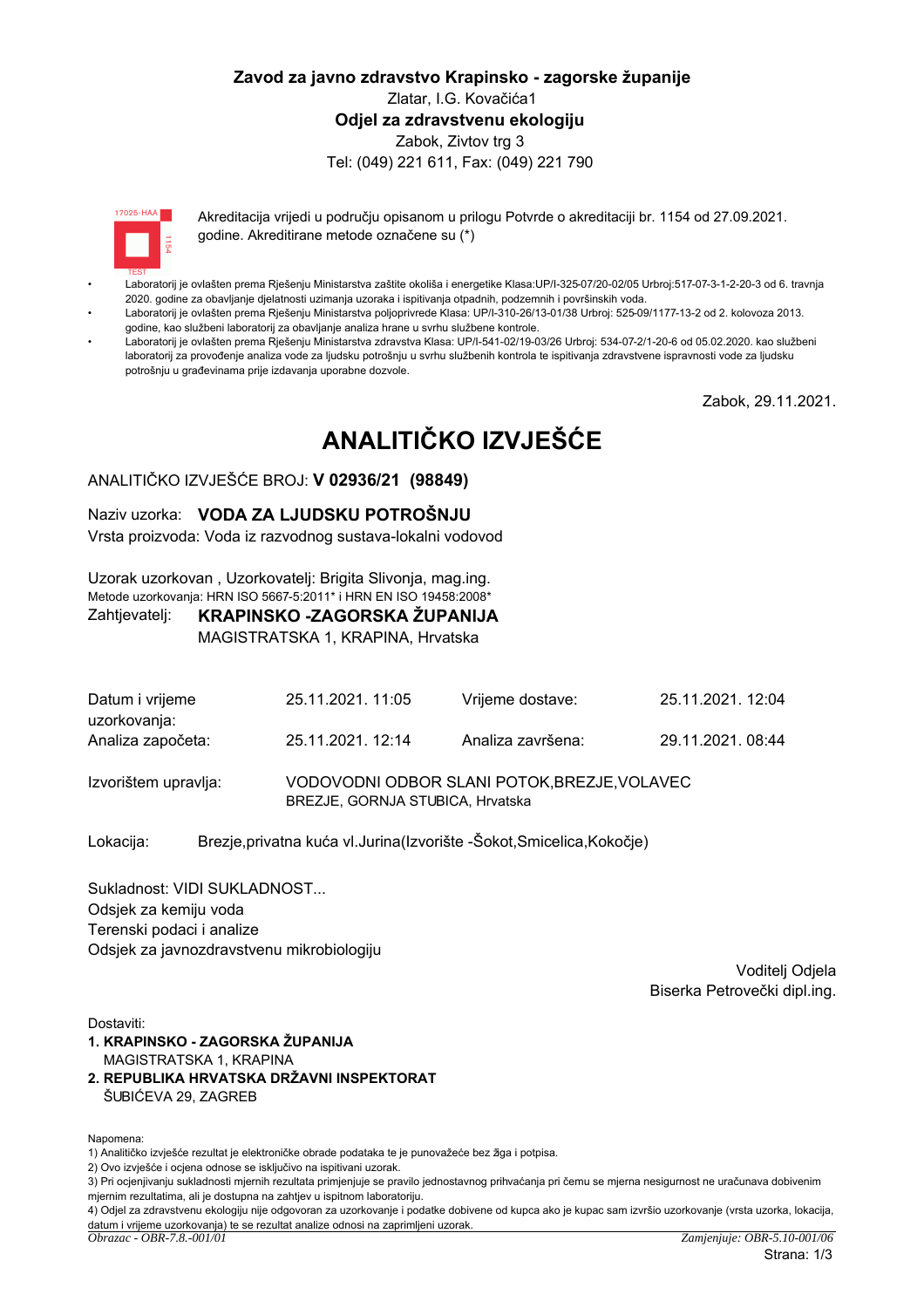## Odsjek za kemiju voda

## **REZULTATI ANALIZE:**

| <b>Naziv analize</b>                     | <b>Metoda</b>                             | <b>MJ</b>                                     | <b>Rezultat</b> | Granice#    | Sukladno# |
|------------------------------------------|-------------------------------------------|-----------------------------------------------|-----------------|-------------|-----------|
| VODA ZA LJUDSKU POTROŠNJU                |                                           |                                               |                 |             |           |
| Boja                                     | <b>HRN EN ISO 7887:</b><br>2012 Metoda C* | mg/PtCo skale                                 | $\leq 5$        | 20          | DA        |
| Mutnoća                                  | <b>HRN EN ISO 7027-1:</b><br>2016*        | NTU jedinica                                  | 1,2             | $\leq 4$    | DA        |
| <b>Miris</b>                             | HRN EN 1622:2008*                         | nema                                          | bez             |             | DA        |
| Okus                                     | HRN EN 1622:2008*                         | nema                                          | bez             |             | DA        |
| pH                                       | <b>HRN EN ISO 10523:</b><br>2012*         | pH jed.                                       | 7,9             | $6,5 - 9,5$ | DA        |
| Temp.pri određivanju pH                  |                                           | $^{\circ}$ C                                  | 16,3            |             | DA        |
| Permanganatni indeks (<br>utrošak KMnO4) | HRN EN ISO 8467:<br>2001*                 | mg/L O <sub>2</sub>                           | 1,2             | $5$         | DA        |
| Elektrovodljivost                        | HRN EN 27888:2008*                        | $\mu$ Scm <sup>-1</sup> pri 20 <sup>o</sup> C | 348             | < 2.500     | DA        |
| Amonij                                   | <b>HRN EN ISO 14911:</b><br>2001*         | $mg/L(NHA+)$                                  | < 0,10          | < 0, 5      | DA        |
| Nitriti                                  | HRN EN ISO 10304-1:<br>2009*              | mg/L (NO <sub>2</sub> )                       | < 0,10          | < 0, 5      | DA        |
| Nitrati                                  | HRN EN ISO 10304-1:<br>2009*              | mg/L (NO <sub>3</sub> )                       | 3,5             | $50$        | DA        |
| Kloridi                                  | HRN EN ISO 10304-1:<br>2009*              | mg/L CI                                       | 1,6             | $250$       | DA        |

## lzjava o sukladnosti:

# Rezultati ispitivanja SUKLADNI su uvjetima propisanim Pravilnikom o parametrima sukladnosti, metodama analize, monitoringu i planovima sigurnosti vode za ljudsku potrošnju te načinu vođenja registra pravnih osoba koje obavljaju djelatnost javne vodoopskrbe (NN 125/17, NN 39/20).

> Analitičar Irena Mikša mag. ing.

## **Terenski podaci i analize**

### **REZULTATI ANALIZE:**

| Naziv analize             | <b>Metoda</b>                 | <b>MJ</b> | <b>Rezultat</b> | Granice# | Sukladno# |
|---------------------------|-------------------------------|-----------|-----------------|----------|-----------|
| VODA ZA LJUDSKU POTROŠNJU |                               |           |                 |          |           |
| Temperatura               | SM 23rd Ed.2017 2550 °C<br>B* |           | 12,0            | $25$     | DA        |
| Slobodni klor             | HRN EN ISO 7393-2:<br>2018*   | mg/L      | < 0.05          | < 0.5    | DA        |

#### *lzjava* o sukladnosti:

# Rezultati ispitivanja SUKLADNI su uvjetima propisanim Pravilnikom o parametrima sukladnosti, metodama analize, monitoringu i planovima sigurnosti vode za ljudsku potrošnju te načinu vođenja registra pravnih osoba koje obavljaju djelatnost javne vodoopskrbe (NN 125/17, NN 39/20).

> Analitičar Irena Mikša mag. ing.

## Odsjek za javnozdravstvenu mikrobiologiju

#### **REZULTATI ANALIZE:**

| Naziv analize             | <b>Metoda</b> | MJ | <b>Rezultat</b> | Granice# | Sukladno# |
|---------------------------|---------------|----|-----------------|----------|-----------|
| VODA ZA LJUDSKU POTROŠNJU |               |    |                 |          |           |